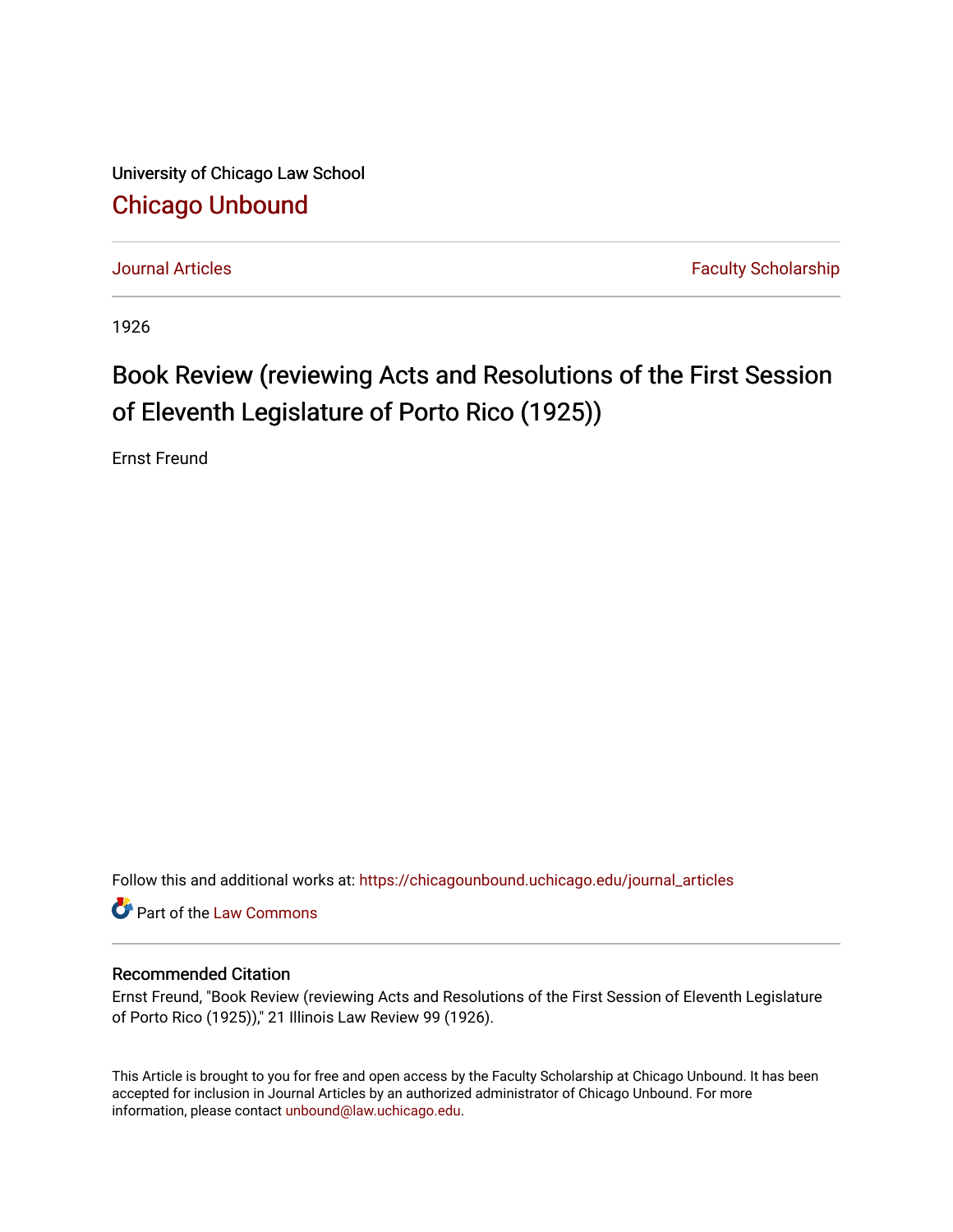## BOOK REVIEW

INTERNATIONAL LAW AND INTERNATIONAL RELATIONS. By Elizabeth F. Read. New York: The American Foundation, 1925:

pp. viii **+** 201.

This little book printed on fine quality paper with excellent type has been issued as a part of the attempt of Mr. Edward W. Bok to educate the American people in regard to foreign relations. The purpose is truly laudable, and the booklet offered for this end has the merit of clarity and brevity, although greater care might have been exercised in the matter of details. For instance, on page nine, a quotation regarding international law as a part of the municipal law of the United States is cited as taken from the case of *Hilton v. Guyot* 159 U. S. 113; whereas, this dictum should be cited as from the case of *The Paquete Habana* 175 U. S. 677. A short but not well-selected bibliography follows the text.

Northwestern University. KENNETH COLEGROVE.

ACTS AND RESOLUTIONS OF THE FIRST SESSION OF THE ELEVENTH LEGISLATURE OF PORTO Rico. San Juan: Bureau of Supplies, 1925: pp. lv **+** 1237.

There may be some doubt as to whether statutes are to be classed as legal literature, or whether they do not rather belong to the department of this REVIEW headed "Diversities de la Ley"; but since the REVIEW has received a copy of the session laws of Porto Rico of 1925 for notice, courtesy to our Latin sister jurisdiction in the Caribbean requires an acknowledgment.

The volume of 1,237 pages contains, in addition to the statutes and resolutions of the year, the Organic act of the territory, and two other modifying acts of Congress. All laws are printed on opposite pages in Spanish and in English.

The laws are arranged in the order of their approval, extending from March 7 to September 16. On glancing them over, Act No. 2 makes a decidedly foreign impression: The District court, on petition of an interested party, may waive the fourth degree of consanguinity as a prohibition against marriage, and a death-bed marriage may be celebrated without dispensation between cousins-german living in concubinage when there are children. Such dispensing powers are unknown to legislation in common law jurisdictions. This promise of exotic interest is however not fulfilled on further perusal of the statutes; they might as well have been produced in many American states, except that American states have no occasion to protect the reputation of their coffee, and except that the regulation of horse races is not a common subject of legislation in the states. The conspicuous acts are an income tax law covering